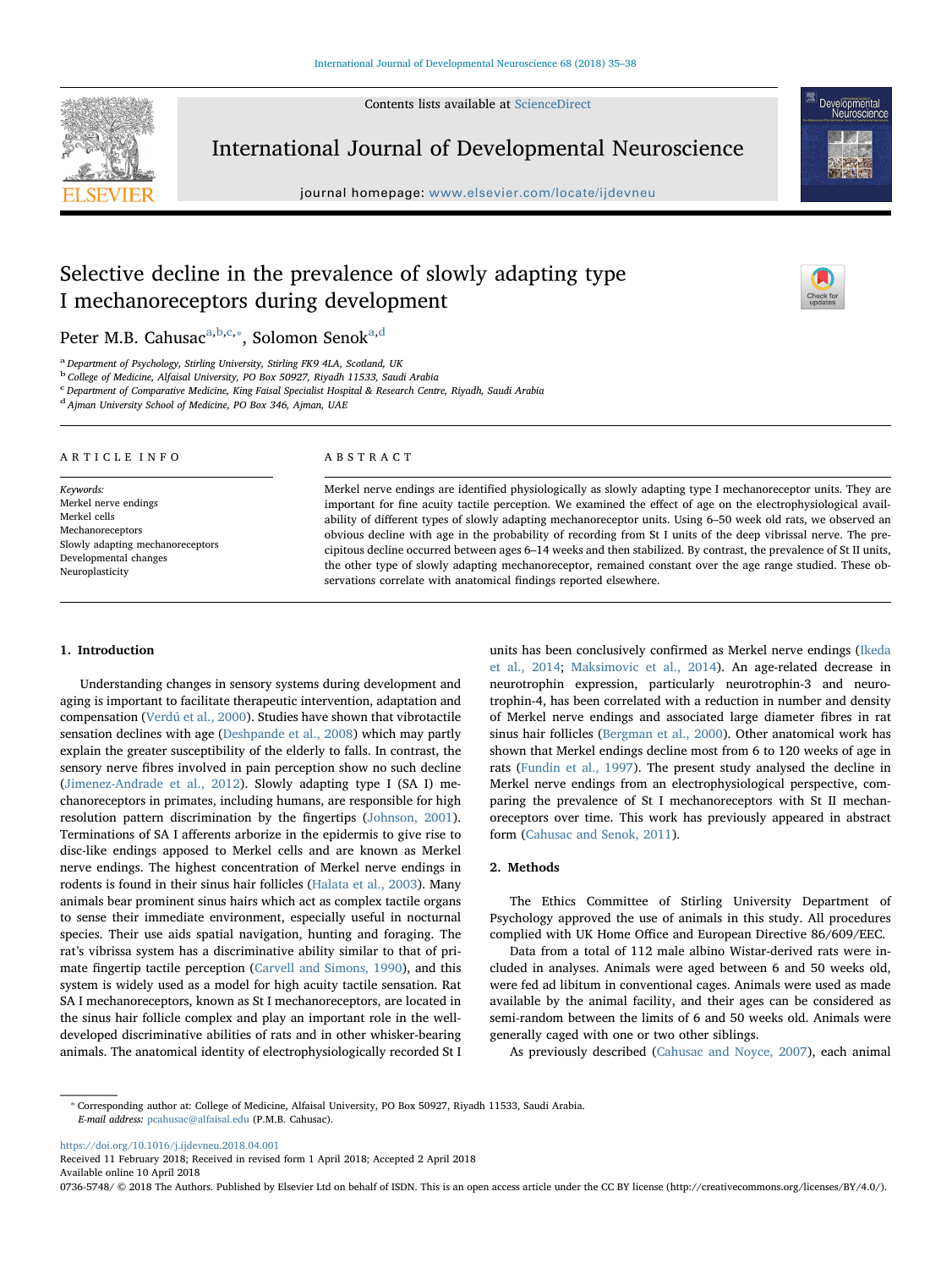was deeply anesthetised with intraperitoneal urethane  $(2g/kg)$  and then euthanized by urethane injection into the heart. Whisker pads were removed, and the larger sinus hairs with follicles and nerve attached were microdissected out and placed in carbogenated (95% oxygen, 5% carbon dioxide) synthetic interstitial fluid (SIF) ([Bretag,](#page-3-12) [1969\)](#page-3-12) containing NaCl (107.80 mM), sucrose (7.60 mM), NaHCO<sub>3</sub> (26.19 mM), D-gluconic acid (9.63 mM), <sup>D</sup> -glucose (5.55 mM), KCl (3.49 mM), NaH<sub>2</sub>PO<sub>4</sub>·2H<sub>2</sub>O (1.88 mM), MgSO<sub>4</sub>·7H2O (0.69 mM) and CaCl2 dihydrate (1.90 mM). As described in detail [\(Baumann et al.,](#page-3-13) [1996\)](#page-3-13), each individual follicle was slit lengthways and desanguinated. The follicle was then pinned onto a Sylgard (Dow Corning, Michigan, USA) rubber platform within a custom-made tissue bath provided by courtesy of Professor K. Baumann, Hamburg. The vibrissa hair shaft was cut down from approximately 5 cm to 5 mm long. A length of 10 mm of the deep vibrissal nerve was retained. The outer sheath of the nerve was stripped off and the nerve bundle divided repeatedly until fine nerve strands could be teased out and attached to a silver recording wire. The recording wire was immersed in Fluorinert (FC-40 Sigma) at the bottom of the bath. Carbogenated SIF perfused the preparation above the Fluorinert (FC-40; Sigma, Gillingham, Kent, UK). Bath temperatures were maintained between 29–33 °C. Electrical activity of nerve fibres was recorded using Digitimer Neurolog equipment (Welwyn Garden City, Herts, UK), amplified, filtered and monitored on oscilloscopes and a loudspeaker. The responsiveness of individual units was assessed by deflecting the vibrissa shaft with fine forceps. Reproducible responses could be obtained by placing the end of the vibrissa inside a 90 cm long glass capillary (1.2 mm outer diameter) fixed to a Piezoelectric trimorph bending actuator (35 mm  $\times$  6 mm  $\times$  0.6 mm; Morgan Matroc Vernitron Piezoelectric Division, Bedford, Ohio, USA). The actuator was driven by 10–200 V to provide deflections of the vibrissa of up to 2 mm, sufficient to elicit approximately 75% of the unit's maximal response firing. Different types of units could be identified by their characteristic response properties. Type I (St I) units exhibited irregular firing with a large coefficient of variation  $(COV) > 0.1$ . Type II (St II) units exhibited highly regular firing with a COV < 0.1. The differences were clear from online inspection of plots of interspike intervals against their serial position in time ([Iggo and Muir, 1969](#page-3-14)). Additional confirmation could be obtained by the discriminating effects of 10 mM caffeine (Sigma, Gillingham, Kent, UK) ([Senok and Baumann, 1997](#page-3-15)) and 3 mM tetraethylammonium (TEA, synthesized by Dr. E. Porter, Stirling University, UK) ([Senok et al., 2001](#page-3-16)). An example of the effects of caffeine on a St I unit is shown in [Fig. 1.](#page-2-0) SPIKE2 (Cambridge Electronic Design, Cambridge, UK) computer script controlled stimuli and collected data. Discriminated action potentials were saved as event times and spike shapes via a 1401plus (Cambridge Electronic Design, Cambridge, UK) electronic interface to a computer. All well isolated units with at least 2:1 signal to noise ratio were noted in the lab book during each experiment, regardless of which specific types of units (St I or St II) that the investigators were primarily interested in recording from on that particular day. Analogue temperature, stimulus events and other relevant experimental events were also stored. Selective analogue records were made on an 8-channel video recorder (V-Store, Racal, Weybridge, UK). Non-parametric statistical analyses were done using SPSS v21 (IBM Corp, New York, USA). Grouped medians and their associated bootstrap standard errors were calculated for the number of units per experiment for the different ages.

### 3. Results

On average, almost 2 (median = 1.8) St I units were encountered per animal in experiments performed in the youngest rats aged 6 weeks (see [Fig. 2](#page-2-1)). However this number declined markedly with age, so that in 16 week old animals the average was down to one third of this value with  $median = 0.67$  units. This lower level persisted through the remaining 34 weeks of study with an average median of 0.49 units per experiment (i.e.

only one unit would be expected for every 2 experiments run). A nonparametric one-way ANOVA revealed a statistical difference across the different age groups  $(\chi^2(8) = 29.2, p < 0.001)$ . Pairwise comparisons across age groups using Mann-Whitney test revealed that the frequency of St I units at 6 weeks was not statistically different from 11 week animals  $(p = .092)$  but was greater compared to all the older age groups  $(p < 0.001)$ . The frequency of St I units in 11 week animals was also different from older age groups ( $p = 0.01$ ).

By comparison, the occurrence of St II units did not show statistical changes with age, and was relatively constant over the study time period. In the youngest rats there was a median of 0.56 units per experiment. They appear to briefly rise to 1.06 units per experiment in 22 week old animals, returning back to an average of 0.70 units per experiment from week 28 onwards. It seems likely that these differences over time represented variability since a non-parametric one-way ANOVA revealed no indication of statistical differences across the different ages ( $\chi^2(8) = 5.61$ ,  $p = 0.691$ ). No pairwise comparisons for St II units were statistically different for 22 week old animals compared with any other weeks (0.123  $\lt p \lt 0.516$ ). In summary, there is a clear effect of age for St I units, which show a rapid decline in numbers from the youngest to the older animals, while there were no obvious age differences for St II units.

# 4. Discussion

This study shows that there is a clear relationship between the age of rat and the frequency of encountering St I units using electrophysiological sampling of single nerve fibres of the deep vibrissal nerve. The frequency of St I units declines dramatically from the earliest studied animals, aged 6 weeks, to older animals up to 50 weeks old.

The decline we observed may have several explanations. First it is possible that as animals age it becomes more difficult to record adequately from single nerve fibres, perhaps due to developmental changes in the nerves and nerve sheaths. Possibly the electrical signal generally declines with age, making it more difficult to clearly identify single nerve recordings in older animals. This explanation seems highly unlikely since the other type of unit studied here, St II unit, did not show the same changes. St II units were recorded with the same frequency across all ages. There may have been bias by the investigators, so that only certain types of units were sought and recorded from and these happened to correlate with the age of the animals used. This is also highly unlikely since in each experiment the investigator noted down all units which had a signal-noise ratio of at least 2:1 and sufficient data collected for conclusive classification (including the COV and results from pharmacological tests). These units were recorded irrespective of which particular types of units were being targeted in a given experiment. The current study addressed the issue of prevalence of different mechanoreceptor types.

It is possible that the decline in St I units that we observed may follow the principle of "use it or lose it". A recent study has shown that rats exposed to environmental enrichment or deprivation (whisker trimming) had effects on nerve terminals within the trigeminal nuclei ([Fernández-Montoya et al., 2018](#page-3-17)). Specifically, in the enriched condition, there were increases in the number and size of myelinated varicosities in all the trigeminal nuclei ([Fernández-Montoya et al., 2018](#page-3-17)). Perhaps the decline observed in the current study is most apparent in the artificial and relatively sensory deprived conditions seen in animals kept in laboratory cages. Less or no effect might be observed in wild animals, where animals will need to use their receptors for survival. Changes in other parts of the nervous system have been observed following environmental enrichment ([Diamond et al., 1964\)](#page-3-18), and so it is possible that this decline may be influenced by the animals' sensory experience.

Alternatively, it is possible that the changes we observed, between 6 and 50 weeks of age, correspond to normal developmental changes.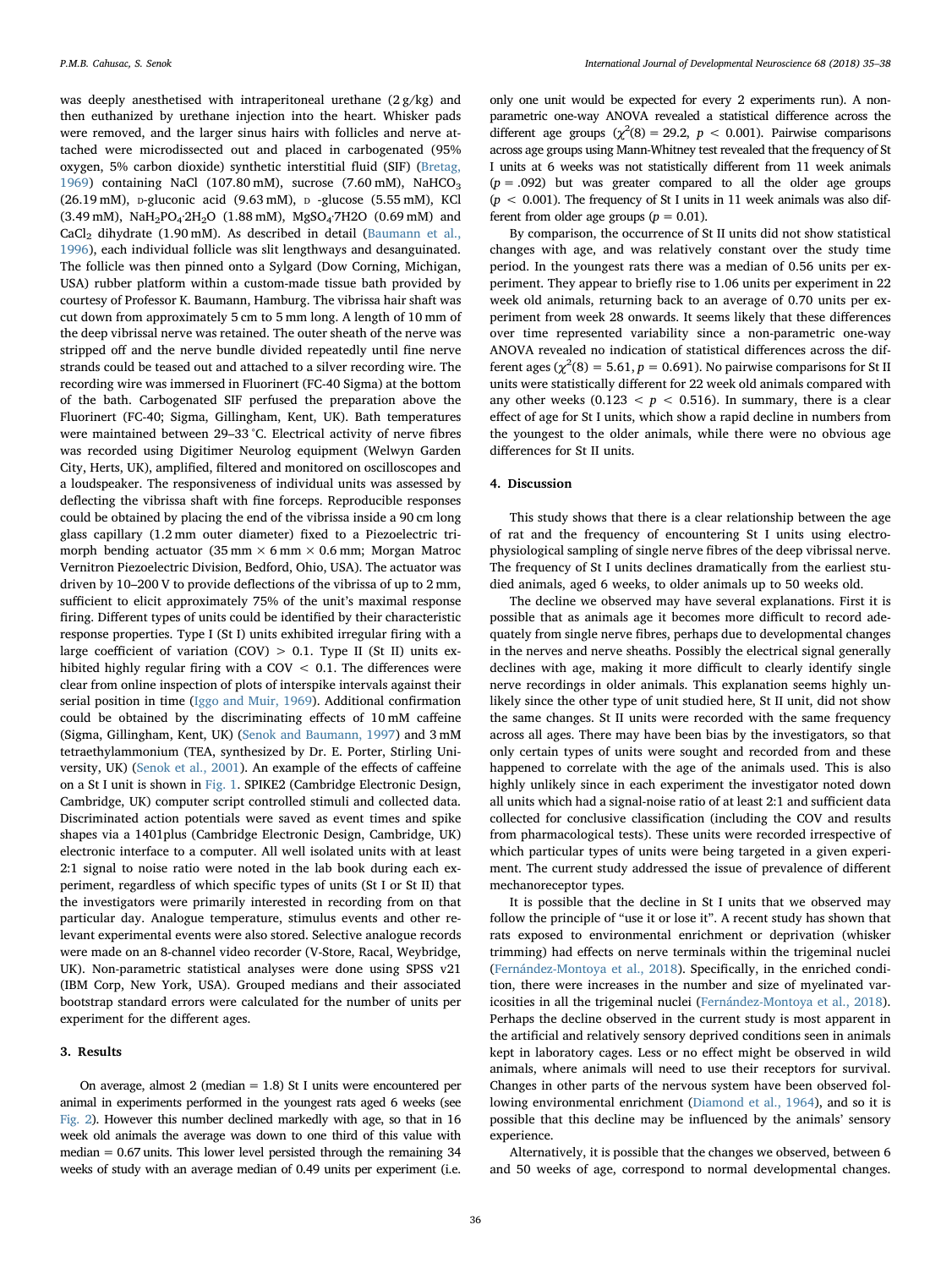<span id="page-2-0"></span>

Fig. 1. The response enhancing effect of 10 mM caffeine on the firing of a single St I unit from a 33 week old animal. The responses to 1 mm ramp deflection of the sinus hair were increased by the caffeine and the dynamic and static components are illustrated here. The spontaneous firing showed no increase. The caffeine caused an almost immediate decrease in the onset latency of the response, dropping from a previous mean of 248 ms to about 200 ms. After the end of the caffeine application, recovery of all these effects occurred within 20 min. Insets above the graph show the neural activity of a selected window chosen from a typical response indicated by the vertical arrow on the graph. From right to left: the stimulus ramp and recorded spikes (calibration bar 1 s), all 163 overlaid spikes (horizontal bar 1 ms, vertical bar 20 μV), a frequency histogram of interspike intervals (horizontal scale in s), with COV of 0.31.

<span id="page-2-1"></span>

Fig. 2. Plot of grouped median number of units against age. The medians for St I and St II units are plotted separately. From 6 to 14 weeks there is a sharp decline in the median number of St I units encountered in experiments. St I data are shown by solid line and filled circle and St II data are shown by dashed line and unfilled square, as indicated by the key. The error bars are  $\pm$  the associated bootstrap standard error. The points and error bars are jittered by 0.5 week in order to avoid overplotting of points.

That is, the pruning of mechanoreceptors represents a natural maturational event [\(Cunningham, 1982](#page-3-19)). Hence, in early life there may be an abundance of Merkel nerve endings which would be important while animals are first exploring their tactile world. With age and experience these endings become less important, and their numbers reduced to a lower level.

Work in mice indicates that postnatal growth and maturation of Merkel nerve endings are increased in transgenic animals that overexpress neurotrophin-3 ([Krimm et al., 2004](#page-3-20)). The same study found that the survival of Merkel nerve endings did not depend on neurotrophin-3 but on innervation ([Krimm et al., 2004\)](#page-3-20). The decline in prevalence of St I units seen between 6–14 weeks most likely corresponds to the anatomical reduction in Merkel nerve endings observed between 6–120 weeks by other studies [\(Fundin et al., 1997\)](#page-3-9). We suggest that there may be two components in play: an early rapid decline from young adulthood due to a pruning of St I mechanoreceptors, and a later decline only observed after 1–2.3 years that is associated with senescence.

#### Disclosure

We confirm that there are no actual or potential conflicts of interests concerning financial, personal or other relationships with other people or organisations.